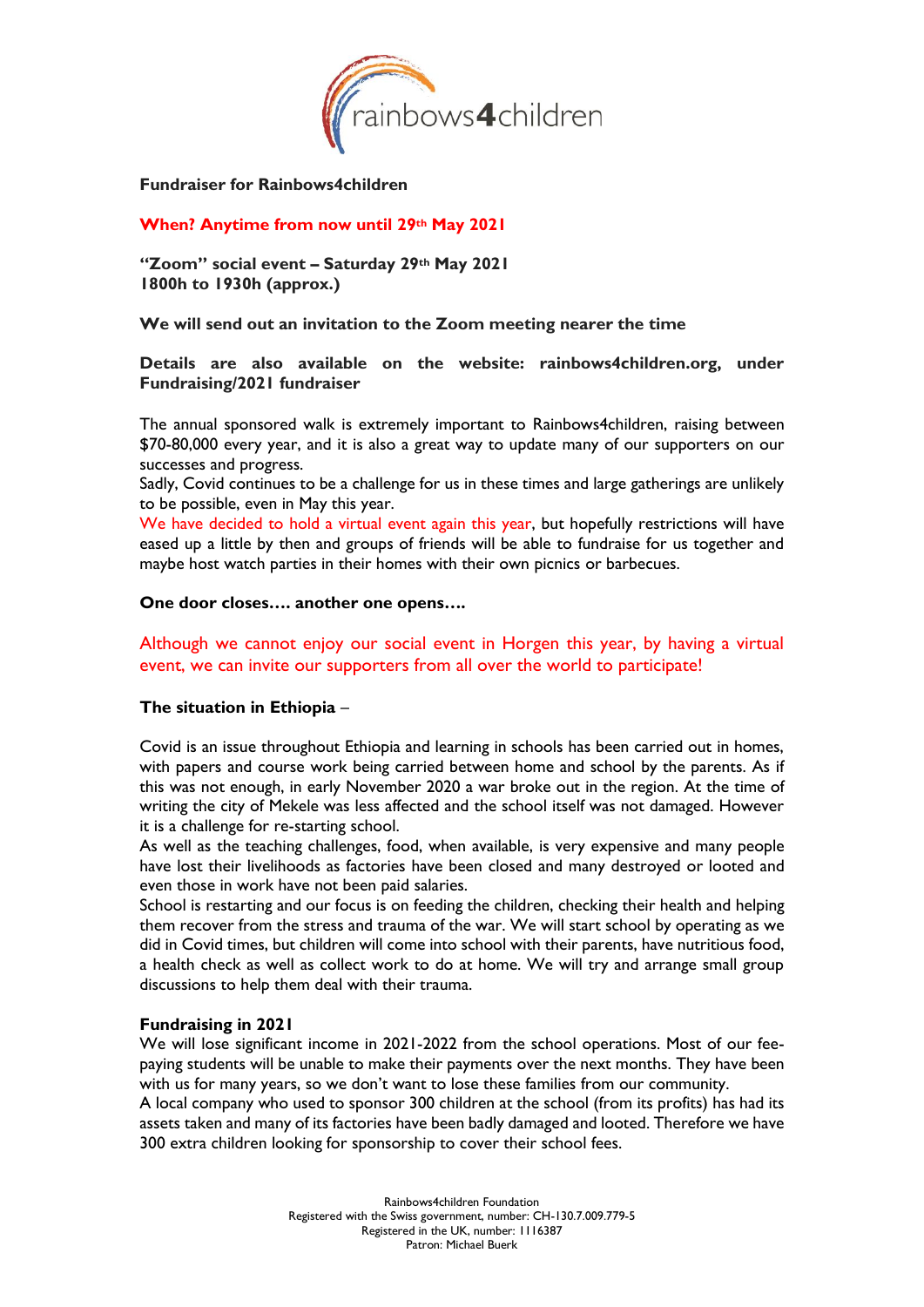

Therefore, we are asking our supporters to help us keep the school running for the next year or two by fundraising so that we can continue to pay our staff, keep the school running and sponsoring children to continue at the school until life returns to more normal conditions. We will also need some extra funds to cover extra security that is needed to protect the school and its students.

# **Our fundraising target this year is CHF 75,000 (GBP 60,000 / USD 83,000 / EUR 70,000). Please try and help us by contributing in different ways.**

#### **"Virtual sponsored walk"**

We propose to make the event "virtual" ie we will participate in our own "pods". One of the advantages of "virtual" is that we can participate and fundraise for the event from any part of the world. Depending on the current Covid-related rules in our country of residence, you may consider fundraising in small groups and/or hosting a zoom "watch party" at your home and invite friends and neighbours to celebrate and donate and then host your own barbecue or picnic afterwards.

## **The sponsored walk/sponsorship event**

Participants can organise their own individual walks or other fundraising ideas, on the actual day of our meeting (29<sup>th</sup> May) or during the spring holidays, before the event, and this will enable you to raise sponsorship for the activity you decide to do. Participants may choose to do an extra-special walk or add something creative to make it fun or a challenge and be sponsored for this.

Examples: – Run/walk a marathon! Wear rainbow colours Three-legged walk Walk backwards Cycle or swim Climb a mountain! Other ideas?

Participants may also choose to walk as families or with groups of friends, observing Covid-19 safety rules and could make a short film **(remembering to use the mobile phone in horizontal format)** of their participation.

This film can then be sent to Rainbows4children and we would edit it together for the evening "Virtual event". Please send your short clips to Kathryn at either: info@rainbows4children.org or [kwrlachen27@gmail.com](mailto:kwrlachen27@gmail.com) by the end of Sunday 23<sup>rd</sup> May, latest, to allow Max time for editing.

As for "normal" events, those planning to walk or run should look for sponsorship from family, friends, and work colleagues which helps widen the network of support.

Participants would then be asked to email their estimate of the amount raised to Rainbows4children prior to the "Virtual Event" and this will help to give us an estimate of the total amount raised.

A fundraising form is attached on the next page for you to record sponsorships.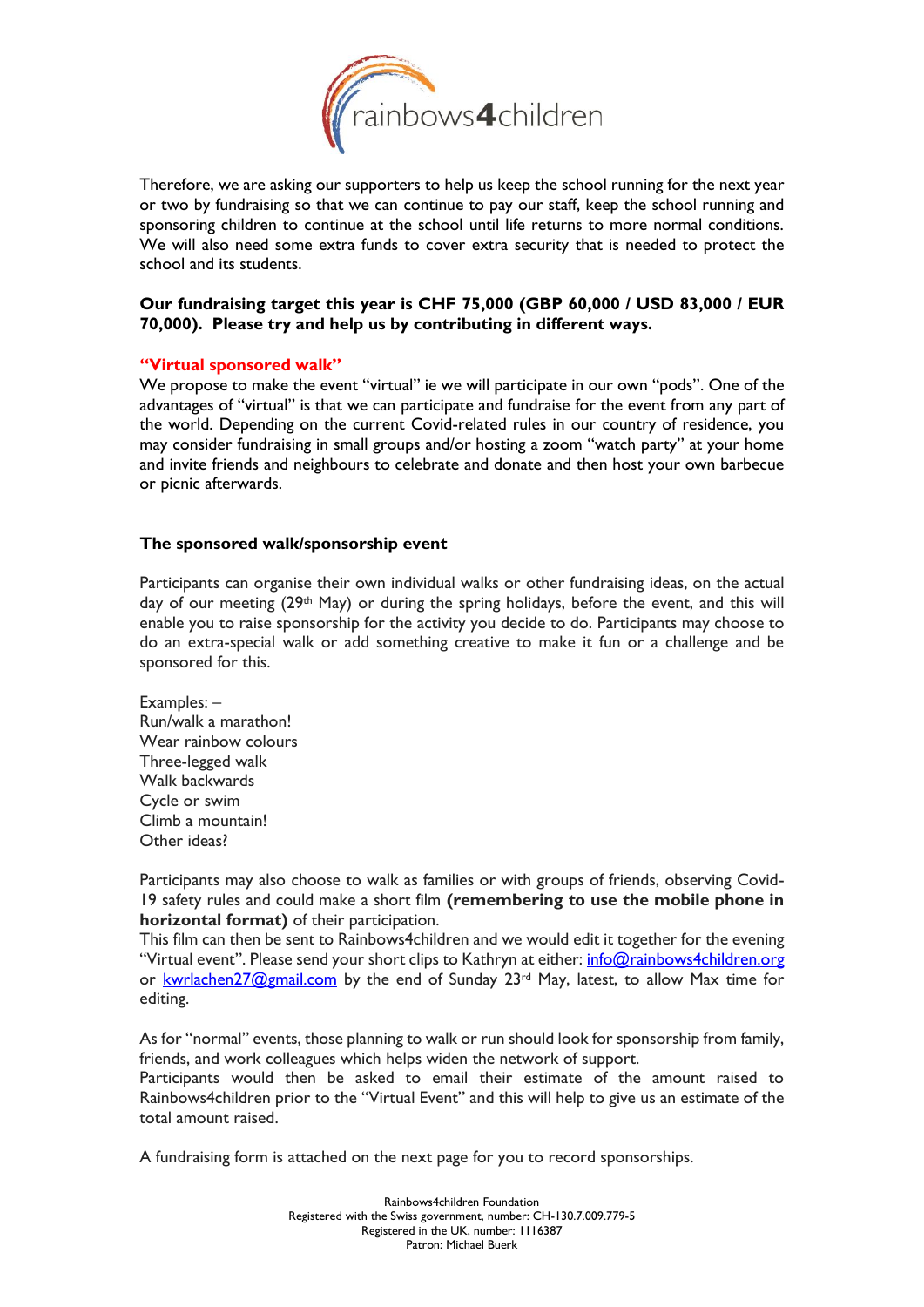

## **Raising Sponsorship**

- Runners or walkers contact sponsors several weeks before the event. As you confirm your sponsors please fill in the form attached. Sponsors may offer a fixed amount ("TOTAL Sponsorship") or an amount per unit ("CHF per circuit") or other suitable unit. Please give them an indication of the number of circuits/km or other unit you intend to complete.
- Sponsors can pay their sponsorship prior to, or after May  $29<sup>th</sup>$  to the runner/walker or directly to Rainbows4Children. Please keep a careful record of sponsorship payments (column "Rec'd"). Runners and walkers should send the completed list with an indication of the cash they have collected and are paying into Rainbows4children and a list of those who are paying direct. An email address is needed for anyone who requires a tax receipt.

## **Other activities**

# We will run our annual raffle event.

This year it is being completely handled online. We have 4 fantastic, top quality, prizes, only 400 tickets are available for sale at CHF 20 each, so there is a high chance of a win. The link to the raffle is here: <https://rainbows4children2021raffle.rallyup.com/rainbows4children2021raffle>

Thank you to our kind sponsors for the prizes.

# We will repeat our successful auction of last year

Thanks to our kind donors we ran a very successful auction for some special prizes in the run up to the Zoom meeting and the auction was completed in the on-line chat during the evening. Nearer the time of the event we will give you the chance to participate.

Our website will also inform about all our activities.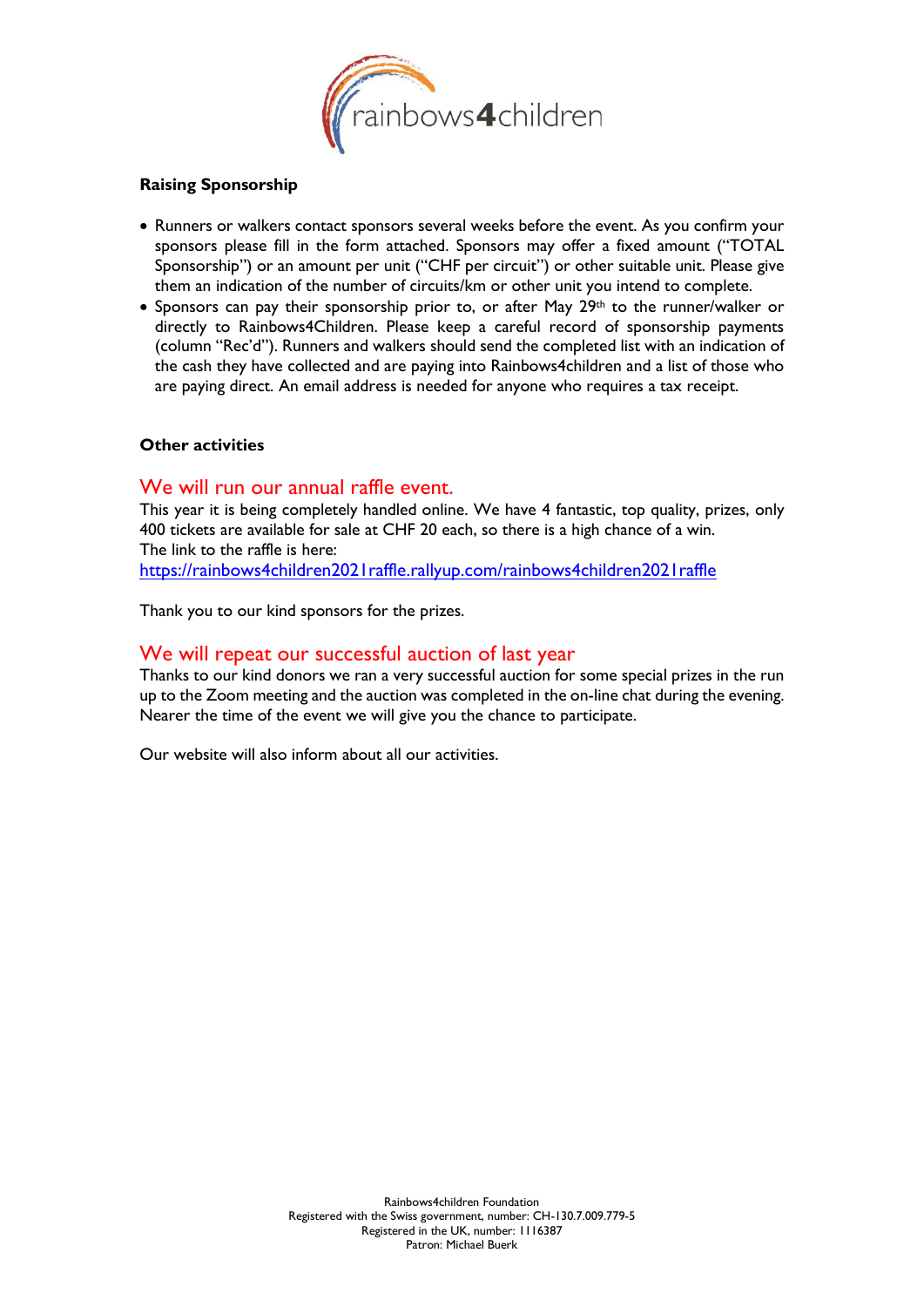

# **Helping Children in Ethiopia Sponsored Event. Sponsorship Form. May 29 th 2021.**

| Name | :-mail |
|------|--------|
|      |        |

Activity for sponsorship (run/walk/cycle/fancy dress/swim/3-legged/ other:………….……….)

Achievement:……….……

Signature ……………………………………………………

The bearer of this form has offered to participate in a sponsored walk which represents the many miles most children in Ethiopia have to walk each day to attend school.

**The money raised will be used to help run the Nicolas Robinson School (Mekele, Ethiopia) after the tragic war to enable education to continue. Please sponsor generously.** 

**100% of all money raised goes to the project, the costs of this event are fully covered by sponsors.**

You may sponsor per circuit/unit completed or, if you prefer, with a fixed sum. Please join the zoom meeting on Saturday May 29th, 2021, at 1800h CET to learn more (details on the website: www.rainbows4children.org) **Sponsors**

| <b>Name</b> | Contact e-mail | <b>CHF</b><br>per unit | <b>TOTAL</b><br>Sponsor-<br>ship | Rec'd |
|-------------|----------------|------------------------|----------------------------------|-------|
|             |                |                        |                                  |       |
|             |                |                        |                                  |       |
|             |                |                        |                                  |       |
|             |                |                        |                                  |       |
|             |                |                        |                                  |       |
|             |                |                        |                                  |       |
|             |                |                        |                                  |       |
|             |                |                        |                                  |       |

Rainbows4children Foundation Registered with the Swiss government, number: CH-130.7.009.779-5 Registered in the UK, number: 1116387 Patron: Michael Buerk